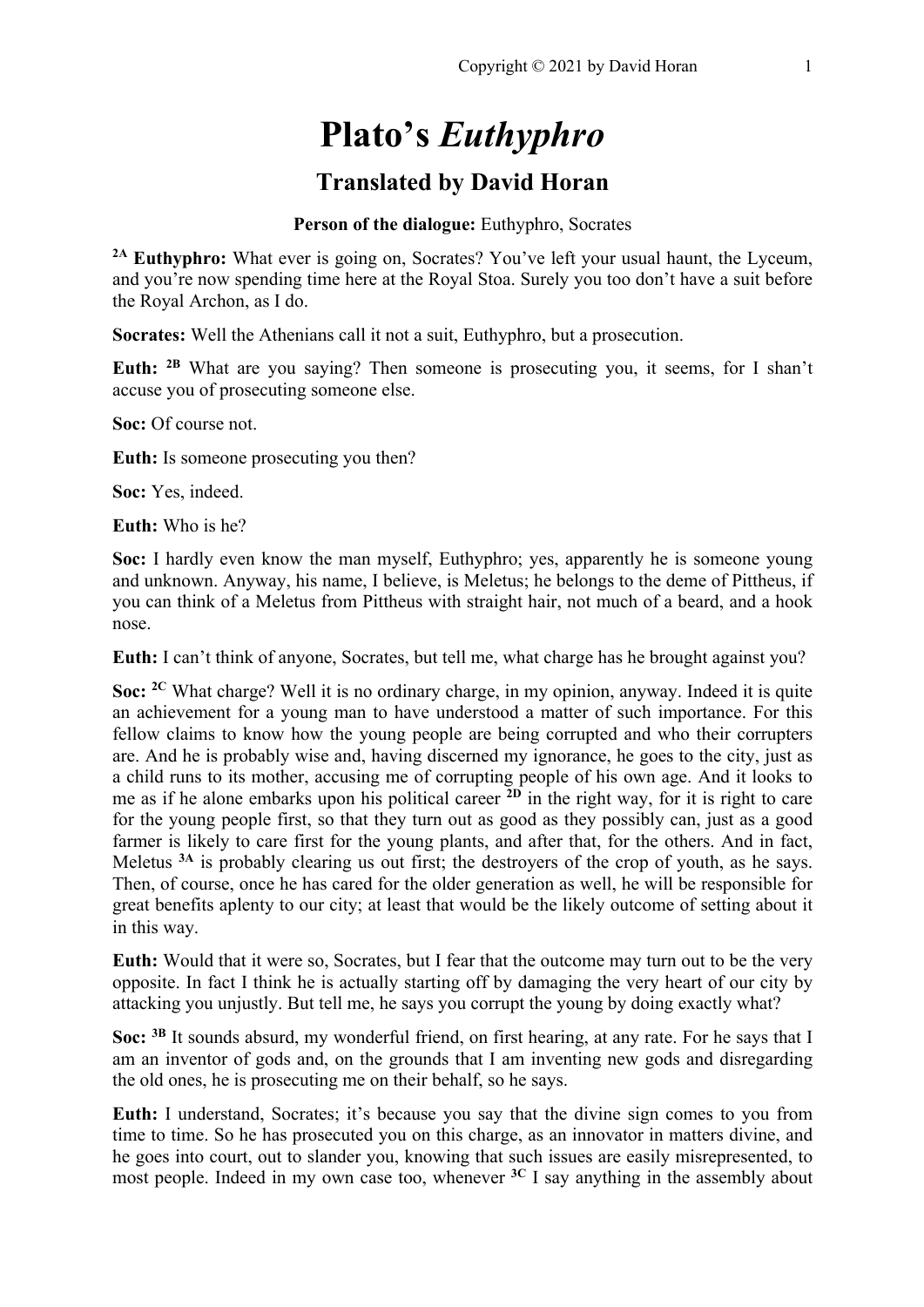matters divine, predicting the future for them, they laugh at me as if I were a madman, and yet, nothing I foretold has not come true but, nevertheless, they are jealous of everyone like us. However we mustn't worry about them, but face up to them.

**Soc:** Dear Euthyphro, being laughed at is surely not an issue. Indeed the Athenians, in my view, are not greatly concerned if they believe that someone is clever, provided, of course, he doesn't set about teaching his own wisdom. But if they believe **3D** he is also making other people turn out like himself, they get angry, either out of jealousy, as you say, or for some other reason.

**Euth:** Well I am not very keen to test their precise attitude to me on this issue.

**Soc:** Well perhaps you have a reputation for holding yourself aloof and being reluctant to teach your own wisdom, while I am afraid, that, due to my love of humanity, I have a reputation, in their eyes, for saying whatever I have to say, without restraint, to anyone I meet, free of charge and, not only that, but I would gladly pay someone who was prepared to listen to me. Well, as I was saying just now, if they are going to laugh at me, just as you say <sup>3E</sup> they laugh at you, it might be quite pleasant to spend our time having fun and laughing in the courtroom. But if, on the other hand, they are going to be serious, then it is unclear how the issue will turn out; except to soothsayers like yourself.

**Euth:** Well, Socrates, surely it will all come to nothing; you will contest the suit successfully, and I think I shall also succeed with mine.

**Soc:** But, Euthyphro, what is this suit of yours; are you defending or prosecuting?

**Euth:** I am prosecuting.

**Soc:** Whom?

**Euth: 4A** Someone whom, once more, I am regarded as mad for prosecuting.

**Soc:** Why so? Are you prosecuting someone who has wings with which to flee from you?

**Euth:** He is very far indeed from flying; in fact, he happens to be well on in years.

**Soc:** Who is the man?

**Euth:** My own father.

**Soc:** Your father, my good man?!

**Euth:** Yes, certainly.

**Soc:** But what is the charge, and what is your suit about?

**Euth:** Murder, Socrates.

**Soc:** By Heracles, Euthyphro! Most people are, presumably, unaware of the proper procedure here. For I do not believe it is appropriate for any random person **4B** to do this, but only someone who is, presumably, already far advanced in wisdom.

**Euth:** Far advanced, indeed, by Zeus, Socrates.

**Soc:** And was it some member of your family who was killed by your father? Of course it was, for I presume you would not have prosecuted your father for murder on account of a stranger.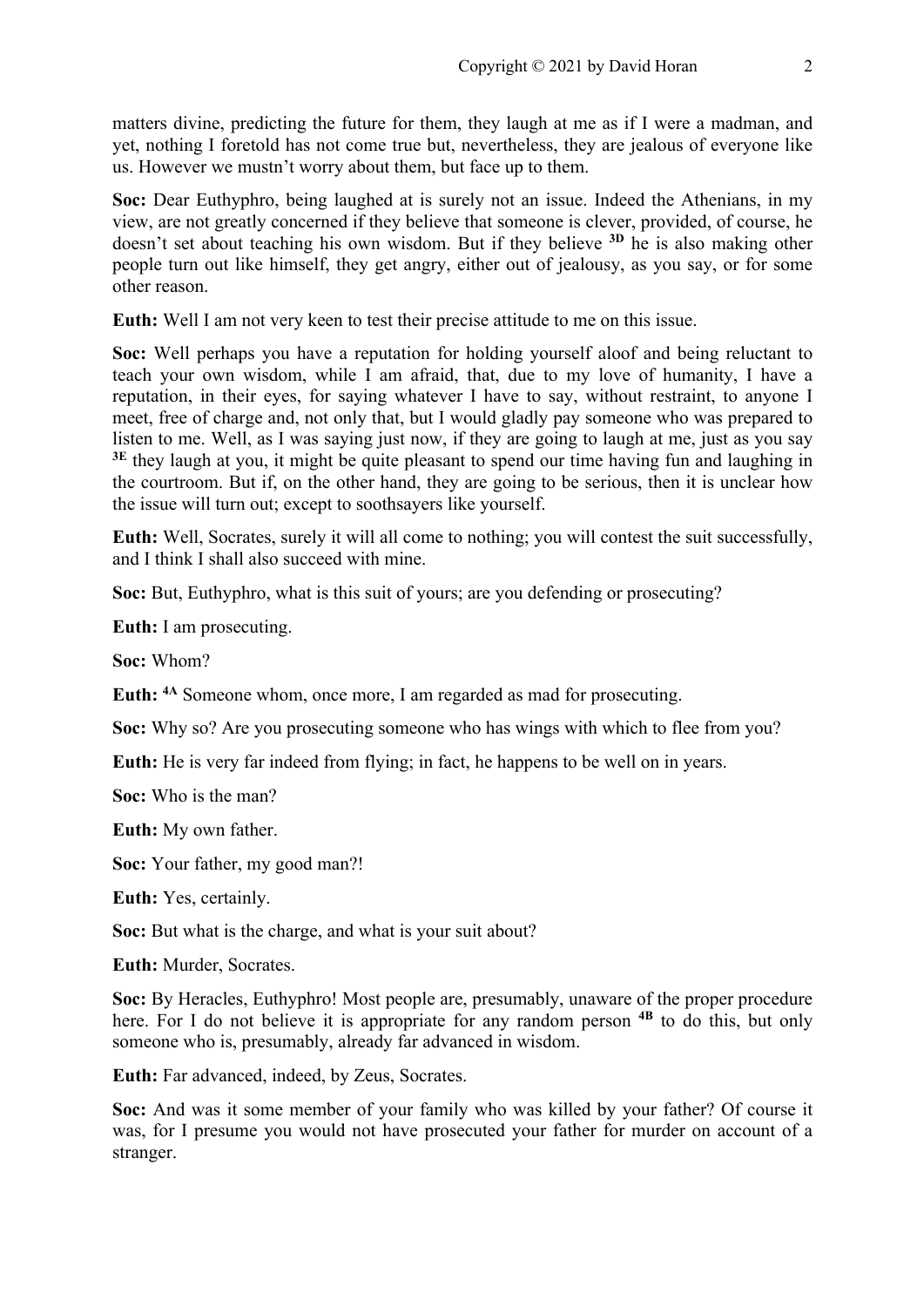**Euth:** It's amusing, Socrates, that you think it makes any difference whether the murdered man was a stranger or a family member; instead of attending to the single issue of whether the killer killed his victim justly or unjustly; and if he acted justly, one should leave him be. However, if he acted unjustly, one should prosecute him, especially if the killer shares your hearth **4C** and your table; for equal is the pollution that befalls you if you live with such a person, knowing what he knows, without purifying yourself, and that person by bringing him to justice. In this case, the man who was slain was a day labourer of mine, and when we were farming on Naxos he worked on our land. One day, mad with wine, he got angry with one of our slaves and slit his throat. So my father bound him, hand and foot, threw him into a ditch and sent a man, here, to Athens to find out what he should do, from the legal expositor. Meanwhile **4D** he showed no regard for the man he had tied up, and neglected him because he was a murderer and it didn't matter even if he died; which is exactly what happened to him. Before the messenger arrived back from the legal expositor, the man died from hunger, the cold, and his bonds.

Well my father and the rest of my family are obviously angry over this, because I am prosecuting my father for murder, on behalf of the murderer. They maintain that he didn't actually kill the man and, even if he did definitely kill him, the slain man was a murderer anyway, and I shouldn't be concerned over someone like this, because it is unholy for a son **4E** to prosecute his father for murder; so poor is their knowledge of the divine realm, Socrates, and where it stands in relation to what is holy and what is unholy.

**Soc:** But, by Zeus, Euthyphro, do you believe that you understand divine matters in relation to holiness and unholiness, so precisely, that you are not afraid, given the circumstances you are describing, of performing a further unholy action yourself, by bringing your father to justice?

**Euth:** Socrates, I would be useless, indeed, and **5A** Euthyphro would not be different from anybody else, if I did not have precise knowledge of all such matters.

**Soc:** In that case, wonderful Euthyphro, my best course of action is to become your pupil, and challenge Meletus on these very issues, in advance of his prosecution. I'll do so by saying that, heretofore, I have always attached great importance to knowledge of divine matters, and now, since the man claims that I am falling into error through my rash utterances and innovations on matters divine, I have become your pupil. I would then say: **5B** "Dear Meletus, if you accept that Euthyphro is wise in such matters, then you should also believe that my own views are sound and drop the charge. Otherwise, take legal action against him, the teacher, rather than me, for corrupting his elders, myself and his own father, by instructing me, and by censuring and punishment him." And if I did not convince him, and he did not drop the charge, or prosecute you instead of me, I would say the very same things in court as in my pre-trial challenge.

**Euth:** Yes, by Zeus, Socrates, and if he were to attempt **5C** to prosecute me, I think I would find where his weak point lies, and our argument in court would be concerned with him, long before it concerned me.

**Soc:** Yes, my dear friend, and I am eager to become your pupil, because I recognise all this. I know that neither this man Meletus, nor anyone else, I presume, seems even to notice you, yet he picked me out immediately, with so little difficulty that he has prosecuted me for impiety. So tell me now, by Zeus; what sort of thing, according to you, is pious, and what is impious, in relation **5D** to murder or in relation to anything else; you claimed confidently, a moment ago, to know this full well? Isn't the holy itself the same as itself, while the unholy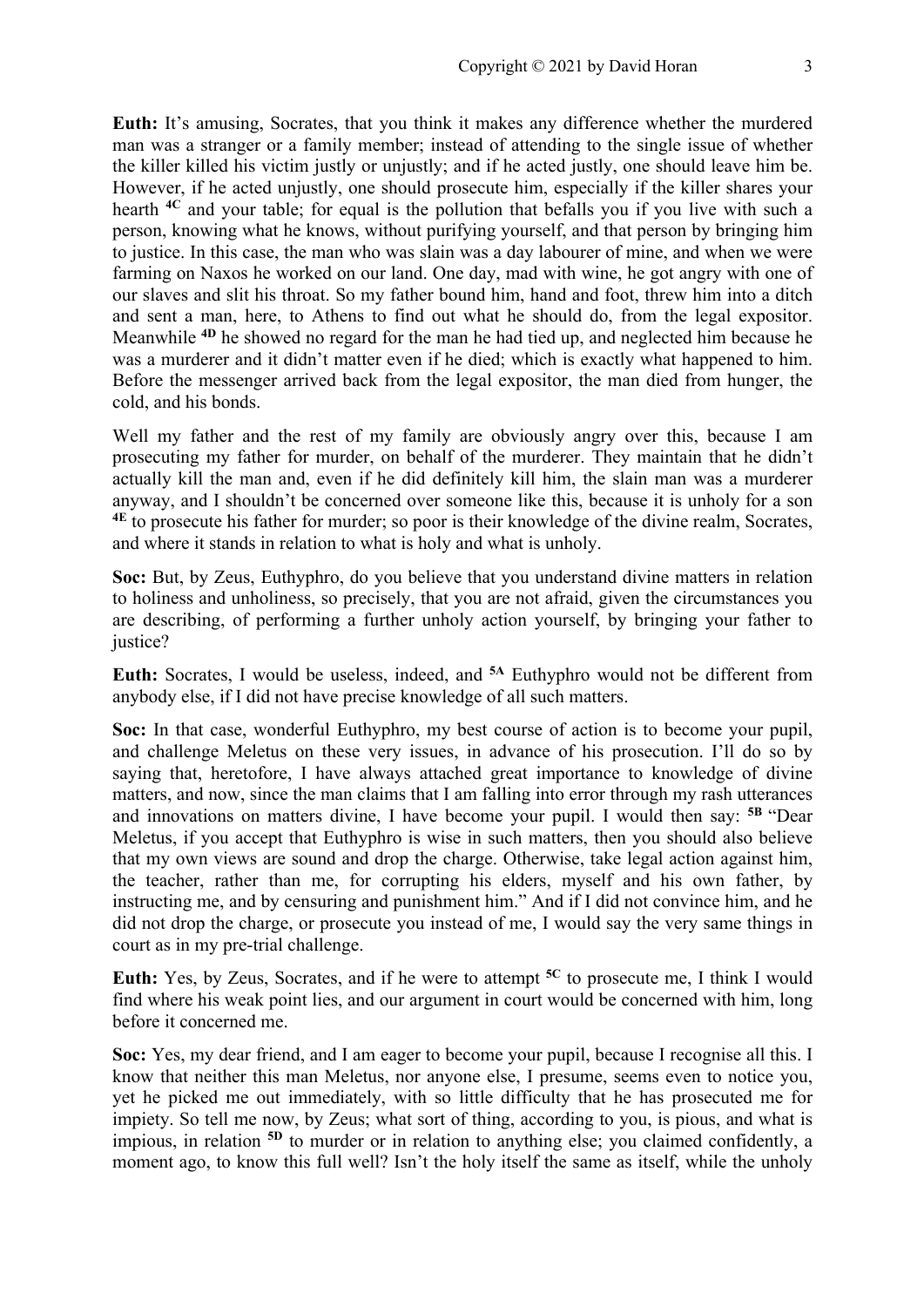is, in turn, the opposite of everything holy, yet like itself; in other words, anything that is to be unholy possesses a single form based upon unholiness.

**Euth:** Of course, Socrates, entirely so.

**Soc:** Tell me, then; according to you, what is holiness and what is unholiness?

**Euth:** Well I say that what is holy is exactly what I am now doing; prosecuting a wrongdoer for murder, for robbing temples, or for committing any other crimes of that sort, even if he happens to be <sup>5E</sup> your father or mother or anyone else at all; while failure to prosecute is unholy. Now, Socrates, behold what convincing evidence I shall present of the law that this is the case; evidence I have already given to others, showing that these events are unfolding as they should, and we should not give way to an impious person no matter who that person happens to be. For people regard Zeus as the best **6A** and most just of the gods, and they accept that he bound his own father, Cronos, for unjustly devouring his children, and that he, Cronos, in turn, had castrated his own father for similar reasons; yet they are angry with me for prosecuting my father for acting unjustly, and so, when speaking about the gods and when speaking about me, they are contradicting themselves.

**Soc:** Well, Euthyphro, could this be the reason I am being prosecuted, because whenever someone tells me stories of this kind, about the gods, I accept them only with some reluctance? Because of this, it seems, someone may well declare that I am in error. So now, if you who understands such matters so well, **6B** also approve of these stories, then, it seems that I need to go along with them too. For what else can I say, I who accept that I know nothing about them? But tell me, in the name of friendship, do you believe, in truth, that these things happened in this way?

**Euth:** Yes, Socrates, and there are stories, even stranger than these, that most people do not know about.

**Soc:** So do you also believe that there really is war between the gods, bitter enmities, battles and lots of other things like these, as recounted by the poets? These also adorn our sacred places, courtesy of the fine **6C** painters; and, in particular, the robe that is carried up to the Acropolis at the great Panathenaea is full of depictions of this kind. Are we to say that these are all true, Euthyphro?

**Euth:** Not only that, Socrates, but as I said just now, I shall, if you like, relate lots of other stories to you about matters divine, which I know full well you will be astonished to hear.

**Soc:** I wouldn't be surprised. But you can recount these to me, at your leisure, on some other occasion. Right now, please try to answer the question I asked you a moment ago, more clearly. **6D** For, you did not instruct me adequately, my friend, when I asked you earlier what precisely holiness is; instead you told me this action you are performing, prosecuting your father for murder, is holy.

**Euth:** And I told you the truth, Socrates.

**Soc:** Perhaps, Euthyphro, but in fact you say that lots of other things are holy too.

**Euth:** And so they are.

**Soc:** Then you remember that I didn't ask of you for this; to teach me about one or two of the many holy actions, but about that very form by which everything that is holy, is holy. For I think you said, that what is unholy is unholy, and what is holy is holy, by a single form, **6E** or do you not remember?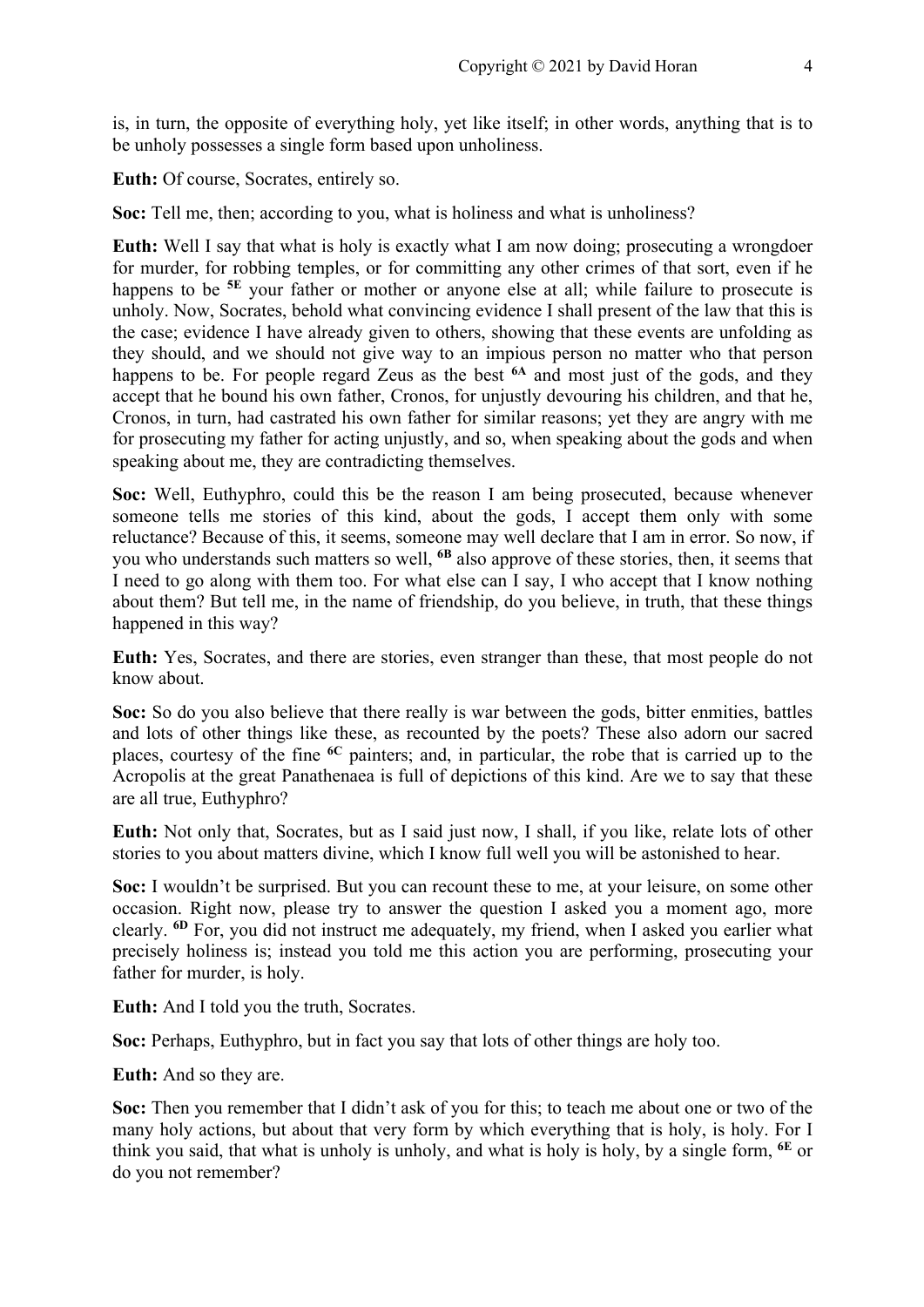**Euth:** I do remember.

**Soc:** Well what precisely is this form? Teach me so that I may focus upon it, and using this as a standard, declare that any action that is like this standard is holy, and any action that is unlike it, is not, whether it is performed by you or by anyone else.

**Euth:** Well, Socrates, if you want me to express it in those terms, I shall do so.

**Soc:** Yes, that is what I want.

**Euth:** Well then, what is loved by the gods is holy but what **7A** is not loved by them is unholy.

**Soc:** Excellent, Euthyphro; you have now answered in the way that I asked you to answer, although I don't yet know if you have answered truthfully; but of course you will go on to explain that what you are saying is true.

**Euth:** Yes, certainly.

**Soc:** Come on then, let us consider what we are saying; whatever is beloved of the gods, and the person who is beloved of the gods, is holy, and whatever is hated by the gods, and whoever is hated by them, is unholy. And the holy is not the same as the unholy, but is its complete opposite. Isn't this so?

**Euth:** It is so, indeed.

**Soc:** And what we are saying is, apparently, correct?

**Euth: 7B** I think so, Socrates.

**Soc:** But, Euthyphro, wasn't it also stated that the gods quarrel, and differ with one another and that there is enmity between them?

**Euth:** Yes, that was stated.

**Soc:** But what is the disagreement about when it generates enmity and anger? Let's consider this: suppose you and I differ about number; about which of two numbers is greater; would our disagreement about these generate enmity and make us angry with one another, or would we quickly settle the matter through recourse to calculation, in such cases as these, at any rate?

**Euth: 7C** Of course.

**Soc:** And if we were to differ about the greater and the lesser, we would quickly put an end to our dispute through recourse to measurement.

**Euth:** Yes.

**Soc:** And I think we would decide about what is heavier and what is lighter by recourse to weighing?

**Euth:** Of course.

**Soc:** What then might our disagreement be about when we become enemies and get angry with one another? What issue might we be unable to resolve? Perhaps you cannot answer offhand, but I'll make a suggestion: **7D** consider if the issue might be, the just and the unjust, beautiful and ugly, good and bad. Aren't these the issues we disagree about and, being unable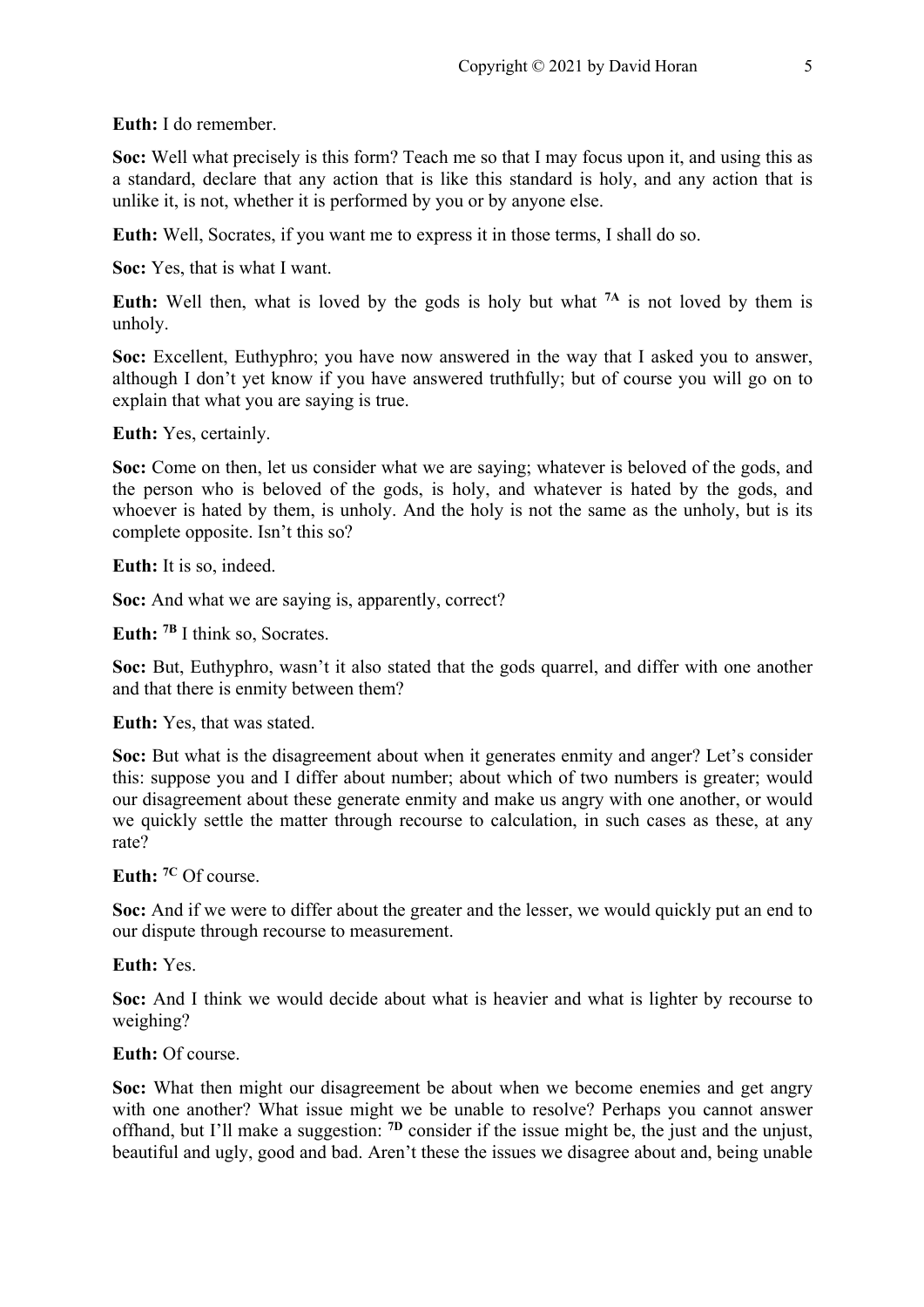to come to an adequate resolution, don't we become mutual enemies, whenever this happens to you and me, or to anyone else?

**Euth:** Yes, Socrates, this is the disagreement in question, and it concerns these issues.

**Soc:** But what about the gods, Euthyphro? If they do, in fact, disagree on anything, wouldn't they disagree on these very issues?

**Euth:** This must be so.

**Soc:** <sup>7E</sup> And in fact, according to your account, noble Euthyphro, the various gods hold various views on what is just, beautiful, ugly, good, or bad, for they would not have quarrelled with one another if they had not differed on these issues; is this so?

**Euth:** What you are saying is correct.

**Soc:** Wouldn't each of them love anything they regard as beautiful, good, or just, and wouldn't they hate the opposites of these?

**Euth:** Very much so.

**Soc:** Yes, but according to you, the same things are regarded as just by some gods but **8A** unjust by others and, because they disagree on these issues, they quarrel and fight with one another; is this not so?

**Euth:** This is so.

**Soc:** Therefore it seems that the same things are hated by the gods and are loved by them; and what is hated by the gods and what is beloved of the gods would be the same.

**Euth:** So it seems.

**Soc:** Then, by this argument, the same thing would be both holy and unholy, Euthyphro.

**Euth:** Quite likely.

**Soc:** In that case, you did not answer the question I asked you, my friend, for I was not asking what is, at once, both holy and unholy; which would, it seems, be beloved of the gods and hated by the gods. **8B** And so, Euthyphro, it would be no surprise if, in punishing your father, as you are now doing, you are doing something that is loved by Zeus but hated by Cronos and Ouranos; loved by Hephaestus but hated by Hera, and if any other gods differ with one another on this issue the same considerations apply.

**Euth:** But, in my opinion, Socrates, none of the gods differ with one another on this issue: that a man who kills someone unjustly need not the penalty.

**Soc:** But, Euthyphro, in the case of us humans, have you ever heard **8C** anyone arguing that a man who has killed someone unjustly, or performs any other unjust action whatsoever, should not pay a penalty?

**Euth:** Why, they never stop arguing over these issues, especially in the law courts; indeed having performed all sorts of injustices, people do and say anything at all to avoid a penalty.

**Soc:** Yes, Euthyphro, but do they also admit that they have acted unjustly, and, despite this admission, claim, nevertheless, that they should not pay a penalty?

**Euth:** No, they don't do that at all.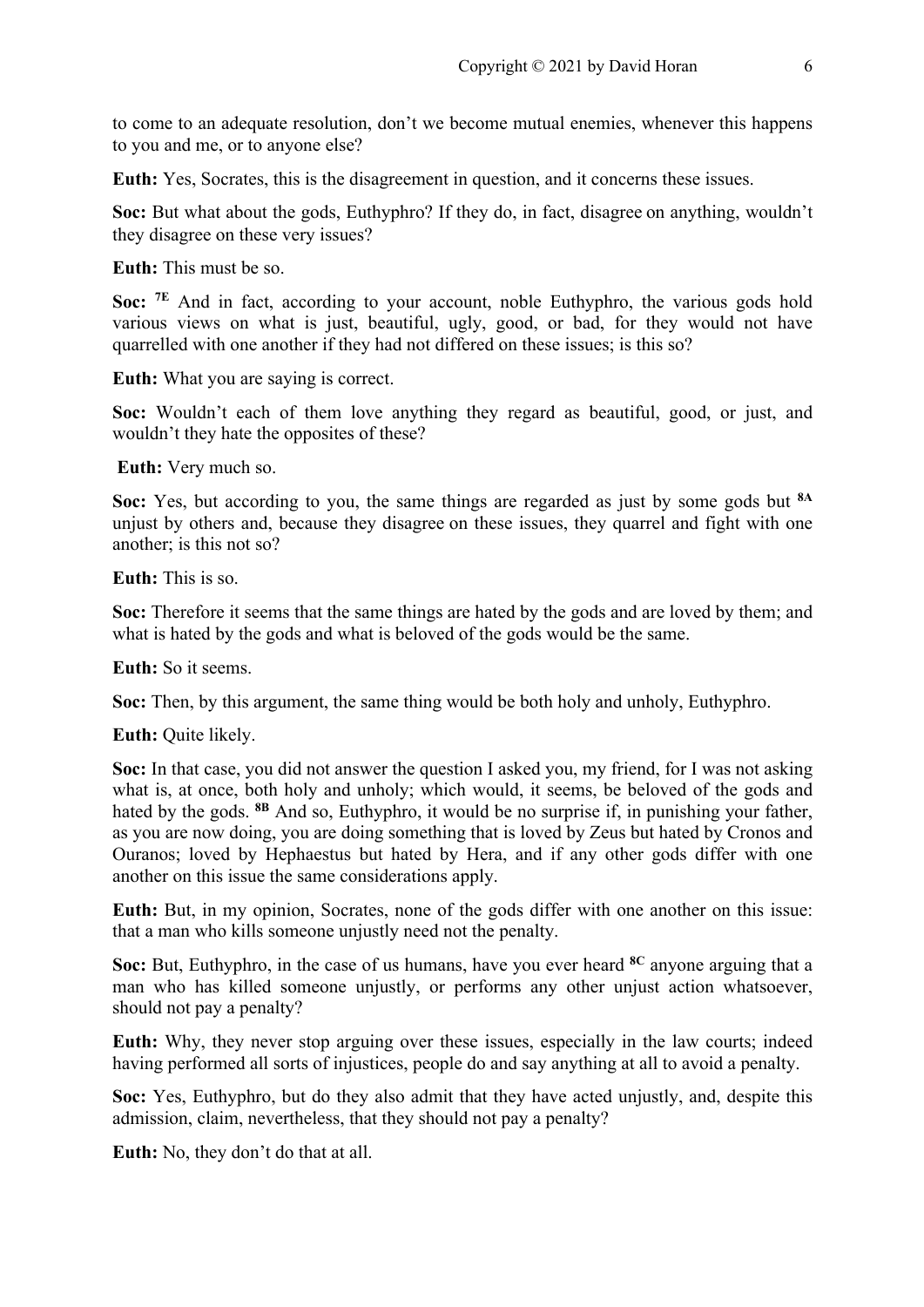**Soc:** Then they do not do or say anything at all. Indeed I think they wouldn't dare assert or argue that they should not pay a penalty, if, in fact, they have acted unjustly; no, I think they deny that they have acted unjustly; is this so? **8D**

# **Euth:** That's true.

**Soc:** So they don't argue that the person who commits injustice should not pay a penalty. They surely argue, instead, over who the wrongdoer is, what he did, and when.

#### **Euth:** That is true.

Soc: Don't the same considerations also apply to the gods, if they do indeed quarrel about justice and injustice, as you maintain, and one side claims that the other is acting unjustly, while the other side denies it? But this much is certain, my friend, no one, either god or human **8E** would dare to suggest that a person who acts unjustly should not pay a penalty.

**Euth:** Yes, Socrates, what you are saying is true, on the whole.

**Soc:** Yes, I think those who differ, be they humans or gods, if gods do indeed differ, differ over particular actions. When they differ over any action, some maintain that it was performed in a just manner, others that it was performed in an unjust manner. Isn't this so?

**Euth:** Entirely so.

**Soc: 9A** Come on then, dear Euthyphro, and instruct me so that I may become wiser: what evidence do you have that all the gods think that this man met his death unjustly; a man who committed murder whilst working as a day labourer, who was tied up by the master of the murder victim, and who died prematurely on account of his bonds, before the master, who had tied him up, had found out from the legal expositor what he should do about him. Where is your evidence that it is actually right for a son to prosecute his father, and denounce him, on behalf of a person like that? Come on, try to prove these **9B** points clearly to me; that all of the gods really do believe that this course of action is right, and if you prove this to me adequately, I shall sing the praises of your wisdom, unceasingly.

**Euth:** Well that's surely no small task, Socrates, yet I should be able to prove it to you, very clearly.

**Soc:** I understand; that is because you think that I am a slower learner than the jurors, since you will, of course, prove to them that these actions are unjust, and that all of the gods hate such actions as these.

**Euth:** Very clearly, Socrates, if they will only listen to what I say.

**Soc: 9C** They will listen alright, Euthyphro, provided they think you are speaking well.But while you were speaking, something occurred to me and I am thinking to myself: "If Euthyphro were to teach me, comprehensively, that all the gods regard a death like this one as unjust, what more have I learned from Euthyphro as to what exactly holiness and unholiness are? Yes, this particular action would, it seems, be hateful to the gods, but it turned out earlier that what is holy and what is not, are not defined by this; for what is hated by the gods proved also to be beloved of the gods." So, if you like, Euthyphro, I'll grant you this; let all the gods think **9D** it unjust, and let them all hate it.

But what about this correction we have just introduced into the argument, whereby whatever *all* the gods hate is unholy, and whatever they *all* love is holy, and whatever some love and others hate is neither or both; would you now like us to define what is holy and what is unholy in this way?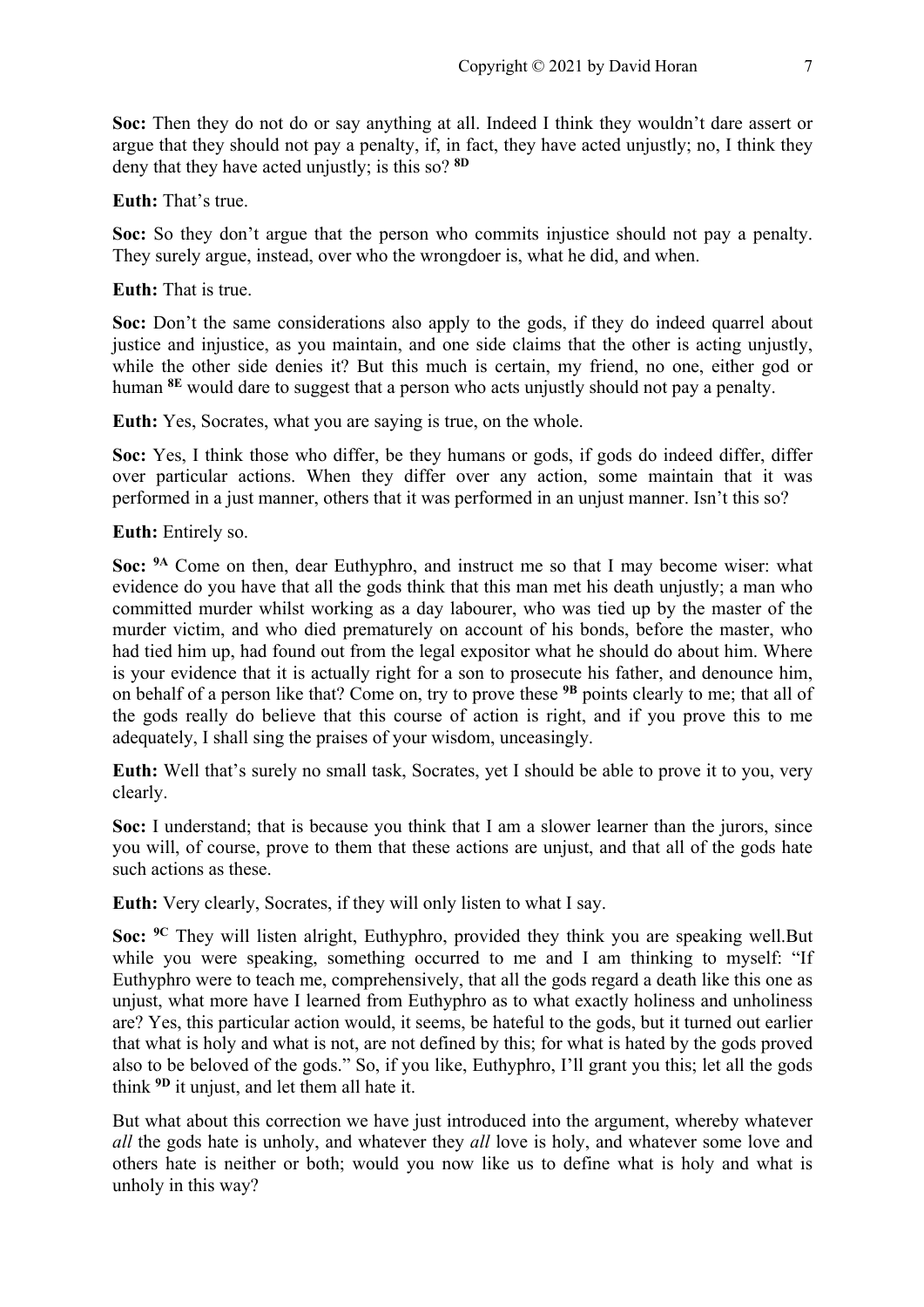**Euth:** Is there any reason not to, Socrates?

**Soc:** In my case, no, Euthyphro, but in your own case, you should decide whether adopting this hypothesis is the easiest way for you to teach me what you promised.

**Euth: 9E** Well I would say that what is holy is what all the gods love; and its opposite, what all the gods hate, is unholy.

**Soc:** Should we also investigate whether this formulation is correct, Euthyphro, or should we leave it, and accept our own or other people's assertions, just like that, agreeing that this is the case just because somebody says so? Or should we consider what the speaker means?

**Euth:** We should consider that; however, in my view, this is now a good formulation.

**Soc: 10A** Good man; we shall know better soon enough. Yes, think about this; is the holy loved by the gods because it is holy, or is it holy because it is loved?

**Euth:** I don't understand what you are saying, Socrates.

**Soc:** Then I shall try to speak with greater clarity. We say that something is carried and something carries; something is led and something leads; something is seen and something sees; and in all these cases, you understand that there are differences between them, and the way in which they differ.

**Euth:** I think I understand.

**Soc:** And is there something that is loved, and, is that different from that which loves?

**Euth:** Of course.

**Soc: 10B** Then tell me whether something that is carried, is what it is, because it is being carried, or for some other reason?

**Euth:** No, that is the reason.

**Soc:** And something that is led, is what it is, because it is being led, and something that is seen, is what it is, because it is being seen.

**Euth:** Yes, certainly.

**Soc:** So it is not because it is being seen, that it is seen; it is the other way around, because it is seen, it is being seen: nor is it because it is being led, that it is led, no; because it is led, it is being led: nor is it because it is being carried, that it is carried, no; because it is carried, it is being carried. So, Euthyphro, is it **10C** obvious what I wish to say? What I mean is this: if anything becomes, or is affected, it is not because it is becoming that it becomes, no; because it becomes, it is becoming: nor is it because it is being affected, that it is affected, no; because it is affected, it is being affected. Do you agree that this is so?

## **Euth:** I do.

**Soc:** Now, isn't that which is loved either something that is becoming, or something that is being affected by something?

**Euth:** Yes, certainly.

**Soc:** So this case is like the previous cases; it is not because it is being loved, that it is loved by those who love it, no; because it is loved, it is something that is being loved.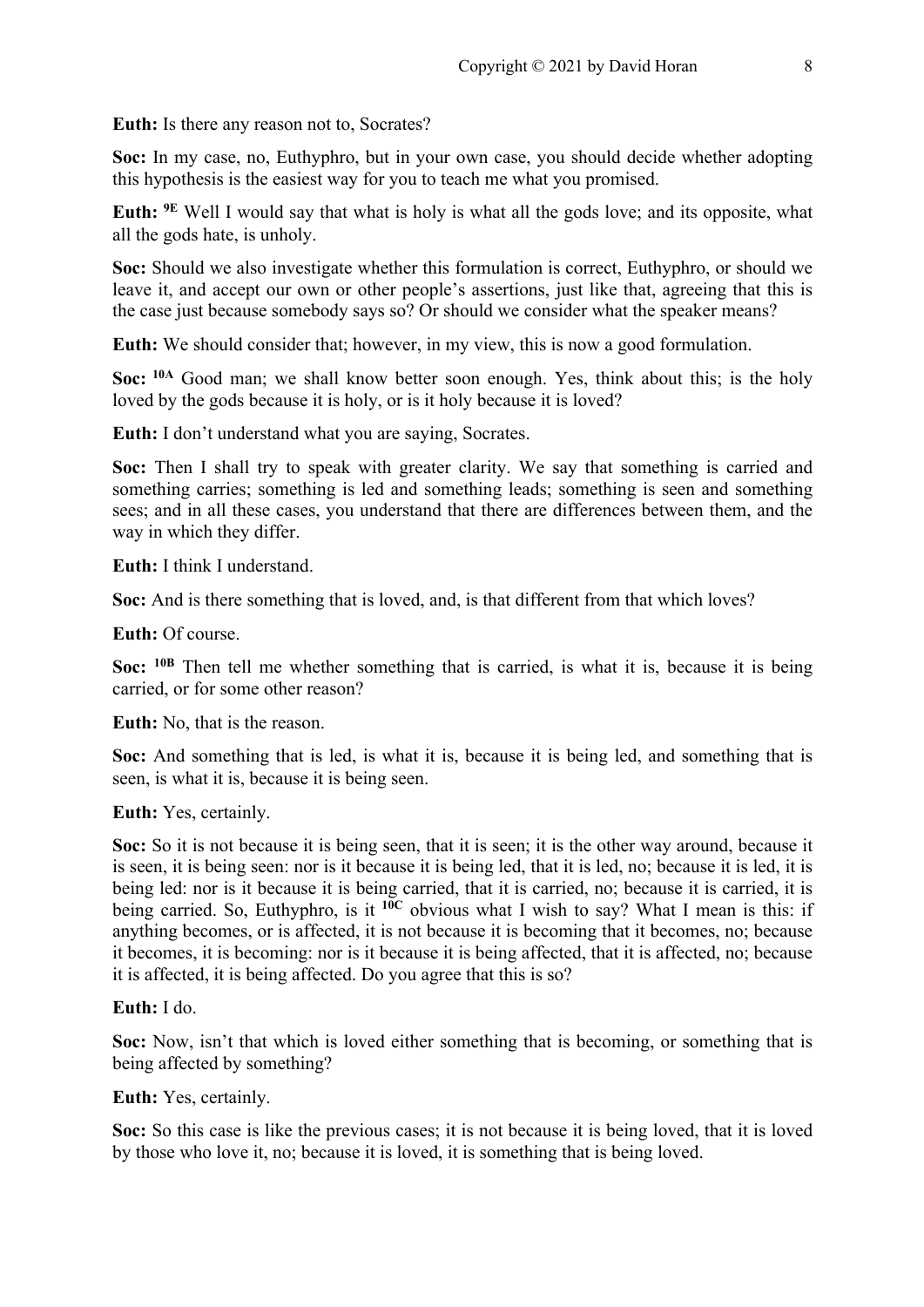#### **Euth:** Necessarily.

**Soc: 10D** Well then, what do we say about what is holy, Euthyphro? Isn't it loved by all the gods, according to your argument?

#### **Euth:** Yes.

**Soc:** So, is this because it is holy, or for some other reason?

**Euth:** No, that's the reason.

**Soc:** So, because it is holy it is loved; it is not the case that it is loved, and is holy for that reason?

# **Euth:** So it seems.

**Soc:** And yet, because something is loved by the gods, it is being loved and is beloved of the gods.

#### **Euth**: Of course.

**Soc:** Therefore what is beloved of the gods is not holy, Euthyphro, nor is the holy what is beloved of the gods, as you maintain; they are different from one another.

**Euth: 10E** How so, Socrates?

**Soc:** Because we agree that what is holy is loved because it is holy, and it is not because it is loved, that it is holy; is this so?

## **Euth:** Yes.

**Soc:** And yet, what is beloved of the gods is beloved of the gods, by reason of their very love. But the reason it is loved is not because it is beloved of the gods.

#### **Euth:** That is true.

**Soc:** But, dear Euthyphro, if what is beloved of the gods, and what is holy, were the same, then, if what is holy **11A** was loved because of being holy, what is beloved of the gods too would be loved, because of being beloved of the gods; and if, on the other hand, what is beloved of the gods, was beloved of the gods, because of being loved by the gods, what is holy too would be holy because of being loved. But you can now see that these two are opposites, as they are completely different from one another; for one is the sort of thing that is loved, because it is loved, while the other is the sort of thing that is loved, and is loved for that reason. And when I asked what precisely what is holy is, it seems you were not willing to disclose its essence to me, but only to describe something it undergoes, that what is holy is affected as follows: by being loved by all **11B** the gods. But you have not yet said what it actually is. So, if you please, don't hide this from me, but tell me again, from the beginning, what precisely what is holy is, regardless of whether it is loved by the gods or whatever else happens to it, for we shan't argue over that. Just state what holiness and unholiness are, and don't hold back.

**Euth:** But, Socrates, I don't know how to tell you what I have in mind. For anything we propose always wanders about somehow and won't stay where we put it.

**Soc:** These pronouncements of yours, Euthyphro, seem to be **11C** like the works of my own ancestor, Daedalus, and if I was the one who had proposed them, and set them down, you would probably have mocked me over my kinship to that man, because my verbal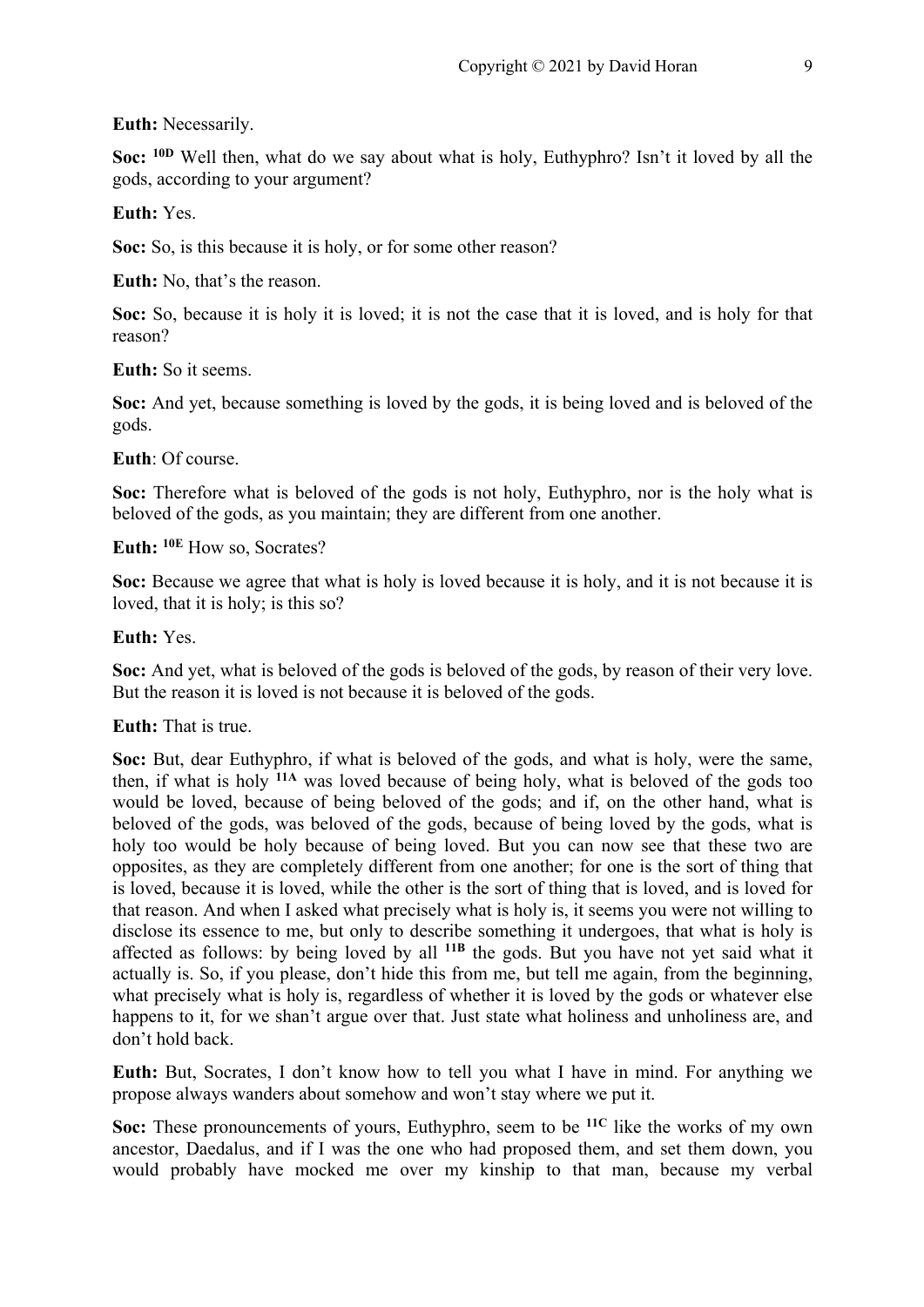formulations run away, and refuse to remain where someone puts them. But now, of course, the hypotheses are yours, so some alternative mockery is called for, since they refuse to remain in place for you; as you can see for yourself.

**Euth:** But I think the pronouncements deserve, more or less, the same mockery, Socrates, for I am not the one who set them in motion, so that they don't remain in the same place, no, **11D** it seems to me that you are the "Daedalus", since, if it were up to me, they would have remained as they were.

**Soc:** Perhaps I have become cleverer at the craft than that ancestor of mine, to this extent; while he only made his own works unstable, it seems I do this to my own, and to other people's too. And indeed, what is most delightful about the skill, in my case, is that I am wise against my will, for I would have preferred that my own pronouncements be stable, fixed and unmoving, rather than possess the wisdom **11E** of Daedalus and the wealth of Tantalus, too. But enough of all this, since you yourself seem to be indolent, I'll join you in your desire to instruct me about what is holy. Don't give up yet: think about this; is everything that is holy necessarily just?

**Euth:** I think so.

**Soc:** And is everything that is just, also holy? Or is what is holy, all just, **12A** while what is just is not all holy; part of it being holy, another part otherwise?

**Euth:** Socrates, I can't follow you.

**Soc:** And yet you are younger than me and no less wise, for that: but as I said, your wealth of wisdom makes you indolent. So exert yourself, blessed man, for it is not difficult to understand what I mean. Indeed I am saying the opposite of the poet who wrote these lines:

"Zeus the creator, who made all this, **12B** you shrink from reviling, For when there is fear there is also shame."

Now I disagree with this poet. Shall I tell you why?

**Euth:** Yes, certainly.

**Soc:** I don't think that "when there is fear there is also shame", because I think that many people who fear disease and poverty and lots of other things like these, are afraid, yet they are not at all ashamed of the things they fear. Isn't this how it seems to you too?

**Euth:** Yes, certainly.

**Soc:** But I do think that when there is shame there is also fear; indeed, is there anyone who is ashamed of something, feels shame, and isn't, at the same time, fearful, and afraid of a reputation for wickedness?

**Euth: 12C** Yes, he is afraid.

Soc: So it is not right to say that "when there is fear there is also respect": on the contrary, when there is respect there is also fear, and yet, when there is fear there is not respect in every case, for I think that fear is more extensive than respect. Indeed respect is a part of fear, just as odd is part of number; and so, it is not the case that when there is number there is also the odd, and yet, where there is the odd there is also number. So I presume you follow me now.

**Euth:** Yes, certainly.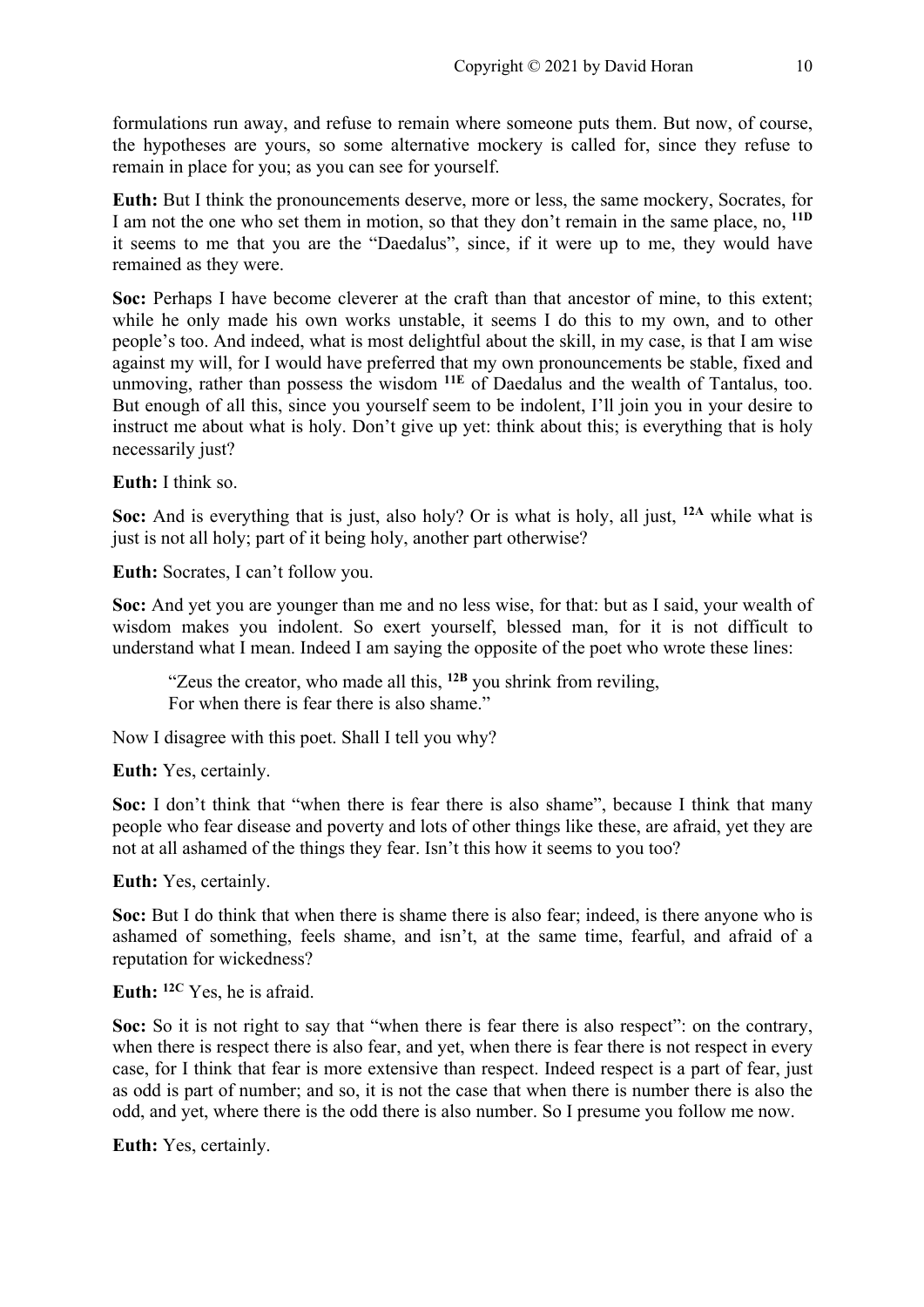**Soc:** Well this is more or less what I meant by the earlier question: when there is justice, **12D** is there also holiness? Or when there is holiness is there also justice, while, conversely, when there is justice, there is not holiness in every case, because holiness is a part of justice? Should we say this, or do you think otherwise?

**Euth:** No, let's say this; I think you are expressing this correctly.

**Soc:** Then take note of the next issue; for if holiness is part of justice, we should, it seems, find out what sort of part it would be. Now suppose you had asked me about something we have just discussed, number, for instance; what sort of part of number is the even part, and what kind of number this is, I would reply that it has equal sides rather than unequal sides: is that what you think?

**Euth:** It is.

**Soc: 12E** So you should now also attempt to teach me, in this way, the sort of part of justice that is holy, so that I may tell Meletus not to wrong me anymore, or to prosecute me for impiety, as I have now received adequate instruction from you about what is pious and holy, and what is not.

**Euth:** Well, Socrates, it seems to me that the part of justice that is pious and holy is the part that deals with care of the gods, while the remaining part of justice deals with care of human beings.

**Soc:** And, in my view, you have expressed that well, Euthyphro; **13A** but there is one minor detail still outstanding; for I do not yet understand what the care you are referring to actually is. For I presume you do not mean that the sort of care that deals with the gods is just like the care that deals with anything else. Yes, isn't this how we speak? We say, for instance, that not everyone knows how to care for horses; only the skilled horse-trainer. Is this so?

**Euth:** Very much so.

**Soc:** For horse-training is, presumably, the care of horses.

**Euth:** Yes.

**Soc:** Nor, for that matter, does everyone know how to care for dogs; only the dog-handler.

**Euth:** Quite so.

**Soc:** For dog-handling is, presumably, the care of dogs.

**Euth: 13B** Yes.

**Soc:** And ox-herding of oxen?

**Euth:** Very much so.

**Soc:** And holiness and piety are the care of gods, Euthyphro: is this what you mean?

**Euth:** I do.

**Soc:** And doesn't all care bring about the same outcome? Something like this; it is directed to some good, or some benefit, of whatever is cared for. For instance, you can see that horses cared for by horse-training are benefitted and become better; don't you think so?

**Euth:** I do.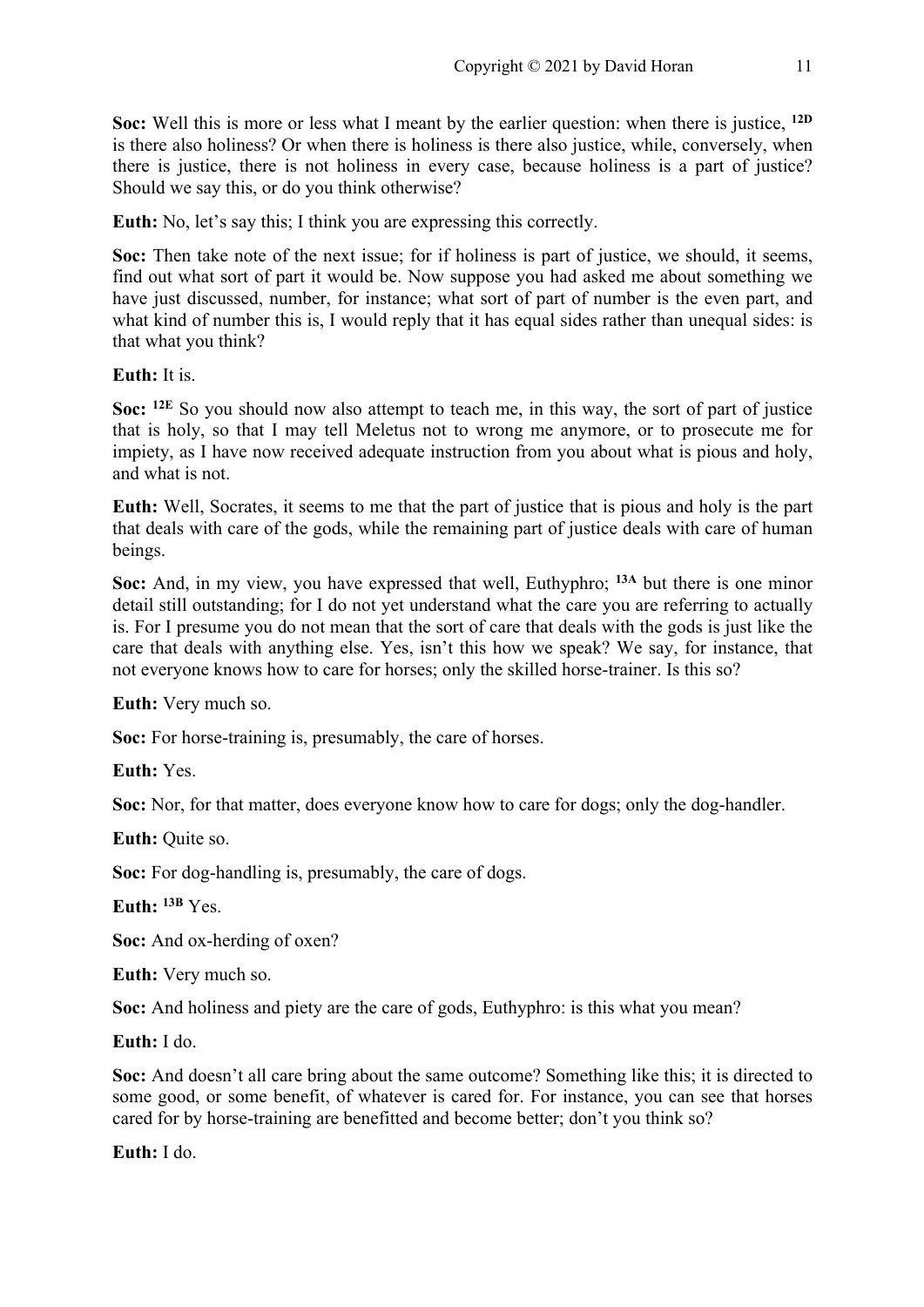**Soc:** And dogs are, presumably, benefitted by dog-handling, oxen by ox-herding, and the same applies in all other cases: or do you think that the care aims to harm whatever it cares for?

**Euth:** By Zeus, I do not.

**Soc:** Does it aim to benefit it, then?

**Euth:** How could it do otherwise?

**Soc:** Now is holiness too, being a care of the gods, also a benefit to the gods, and does it make the gods better? Would you accept that you make any of the gods better, whenever you do anything holy?

**Euth:** By Zeus, I would not.

**Soc:** No, I didn't think that was what you meant either, Euthyphro; far from it. And that is why I asked <sup>13D</sup> you what exactly you meant by this care of the gods; I was assuming you did not mean anything like this.

**Euth:** And you are right, Socrates, I do not mean anything like this.

**Soc:** So be it; but, in that case, what care of the gods would holiness be?

**Euth:** It is the care, Socrates, which servants give their masters.

**Soc:** I understand; it would, it seems, be some service to the gods.

**Euth:** Yes, certainly.

**Soc:** Now, can you say, in the case of service to physicians, what product this service helps to produce? Don't you think it is health?

**Euth:** I do.

**Soc: 13E** What about service to ship-builders? What product does this service help to produce?

**Euth:** Obviously, Socrates, it is a ship.

**Soc:** And in the case of house-builders, presumably it is a house?

**Euth:** Yes.

**Soc:** Then, tell me, best of men; in the case of service to the gods, what product would this service help to produce? You must know the answer, since you declare that your knowledge of matters divine is superior to that of anyone else.

**Euth:** And what I say is true, Socrates.

**Soc:** Then, tell me, by Zeus, what glorious product do the gods produce, using us as their servants?

**Euth:** A lot, Socrates, and it is beautiful too.

**Soc: 14A** Yes, so do the generals, my friend, but it is easy, nevertheless, to sum it all up by saying that they bring about victory in war: isn't this so?

**Euth:** Of course.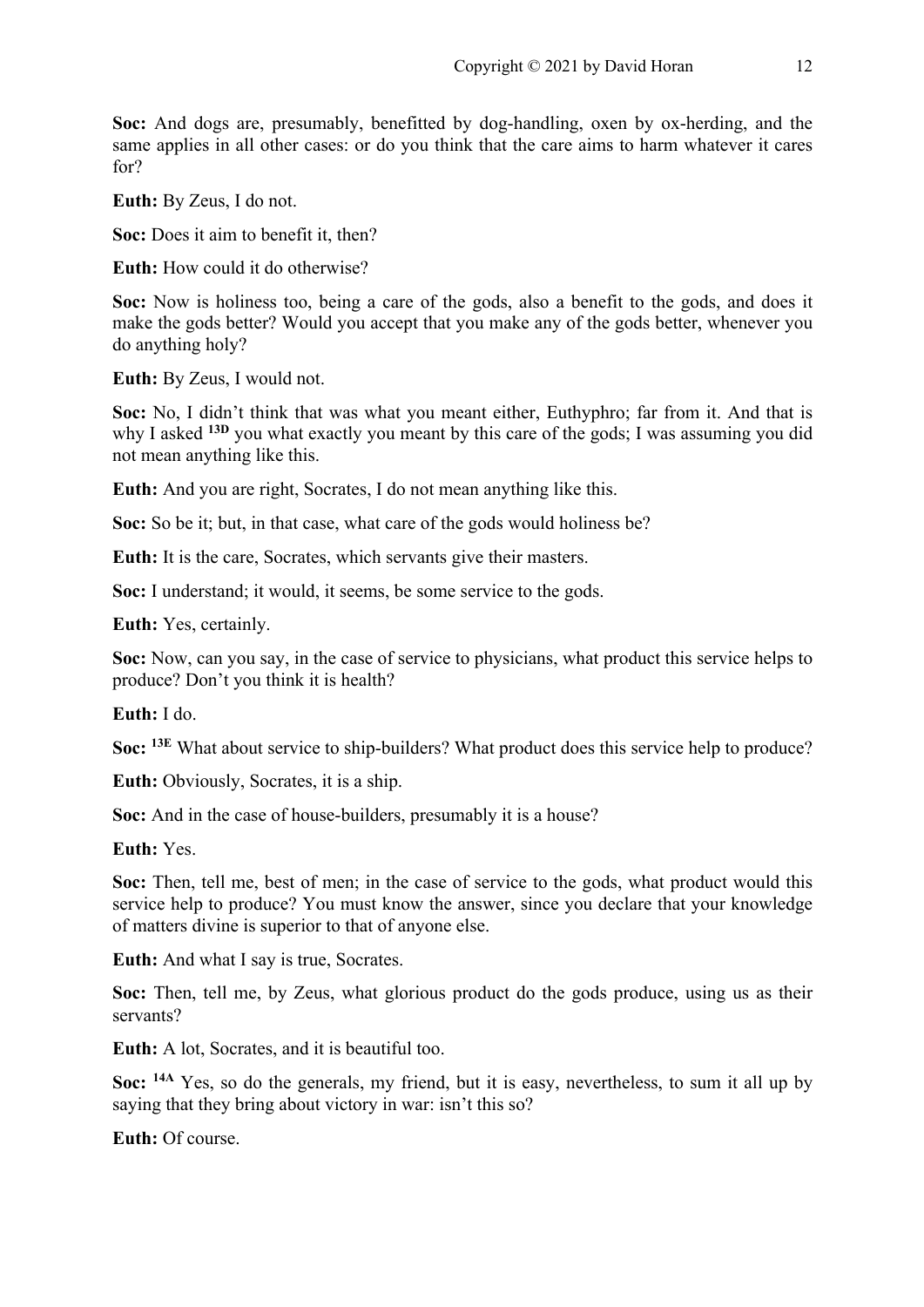**Soc:** And farmers, too, produce a lot and it is beautiful, but nevertheless what they produce is, in summary, food from the earth.

**Euth:** Certainly.

**Soc:** Yes, but what about all the beautiful things that the gods produce? What, in summary, is their product?

**Euth:** Well I told you a little earlier, Socrates, that to understand precisely how matters stand in all these cases is a major **14B** undertaking. Yet I can say, in general terms, that if someone knows how to do and say what is gratifying to the gods, by praying and offering sacrifices, these actions are the holy ones; and such actions safeguard private homes and entire cities. But the opposite of what gratifies them is impious, and this overturns and destroys everything.

**Soc:** If you had wanted to, Euthyphro, you could have given me the summary I asked you for, much more briefly. But you are not eager **14C** to instruct me: obviously not. In fact, right now, you turned aside at the very point where, had you answered, I might by now, have learned about holiness from you, quite adequately. But now the questioner needs to follow the answerer, wherever he may lead. So, again, what do you say the holy and holiness is? Isn't it some sort of knowledge of sacrificing and praying?

**Euth:** It is.

**Soc:** Sacrificing is giving to the gods, and praying is asking of the gods: isn't this so?

**Euth:** Very much so, Socrates.

**Soc:** So, on this formulation, holiness would be knowledge **14D** of asking of, and giving to, the gods.

**Euth:** You have understood what I've said, perfectly, Socrates.

**Soc:** That's because I am eager for your wisdom, my friend, and I give it my full attention, so that nothing you say may be lost. But tell me; what is this service to the gods? Are you saying that it consists in asking of them and giving to them?

**Euth:** I am.

**Soc:** And wouldn't the right manner of asking be to ask of them, what we need from them?

**Euth:** That's it.

**Soc: 14E** Then again, isn't the right manner of giving, to give them, in return, whatever they happen to need from us? Indeed, giving anyone something they do not need would, presumably, not require any skill.

**Euth:** That's true, Socrates.

**Soc:** Then, Euthyphro, holiness would be a skill whereby gods and men trade with one another.

**Euth:** Yes, call it trade if it pleases you to do so.

**Soc:** Well, nothing pleases me unless it happens to be true. But tell me, what benefit do the gods derive from the gifts they obtain from us? What they give us is obvious to everyone, for, they give **15A** us anything good that we have. But how are they benefitted by what they obtain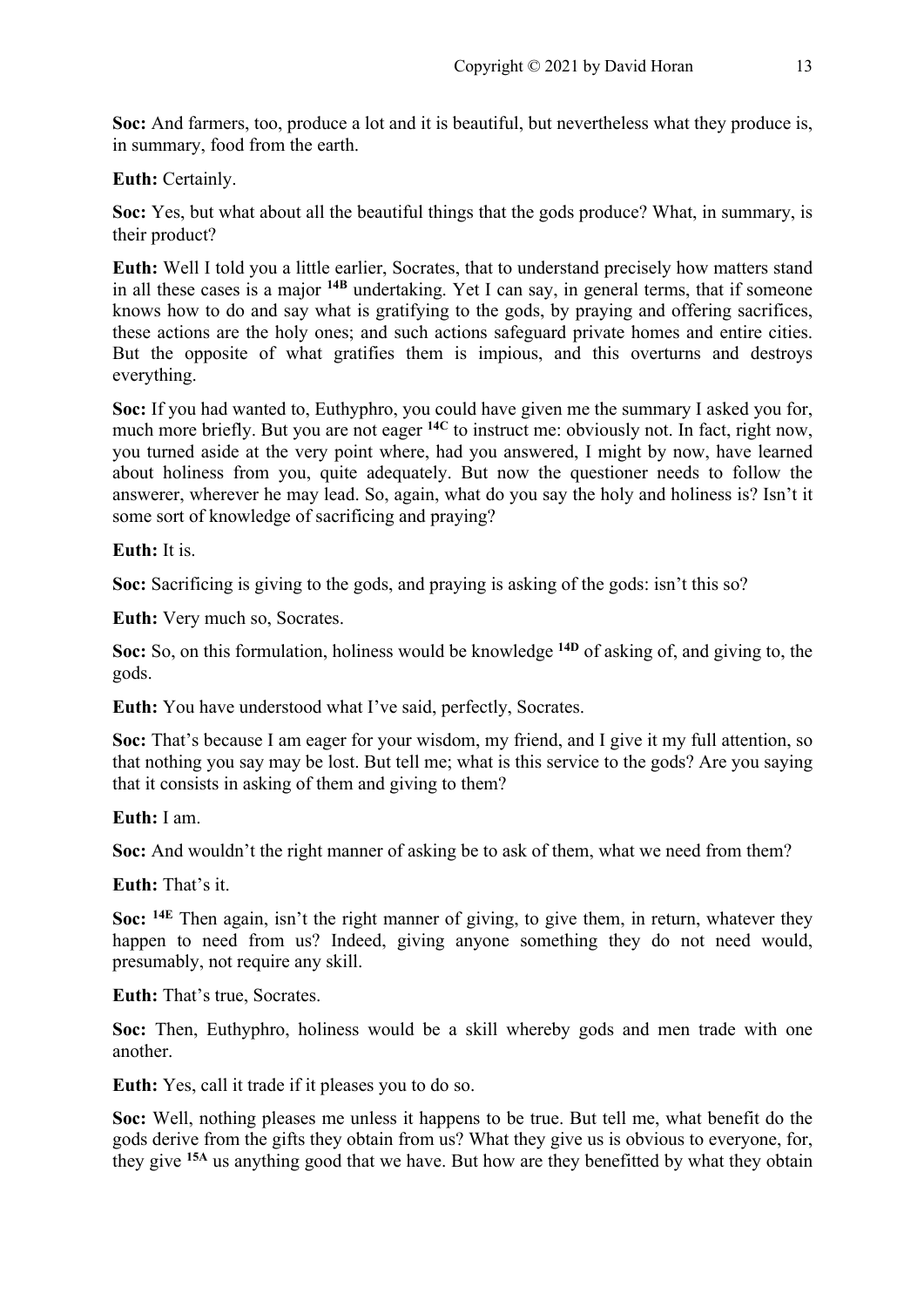from us? Or do we gain such an advantage over them from the trading, that we get all good things from them, while they get nothing from us?

**Euth:** But, Socrates, do you think the gods derive benefit from what they obtain from us?

**Soc:** But, Euthyphro, what exactly would these gifts we bestow upon the gods be?

**Euth:** What else do you think, except honour, reverence and, as I said earlier, gratification.

**Soc: 15B** So the holy is gratifying to the gods, Euthyphro, but is it not beneficial to them, or loved by them?

**Euth:** I really think it is the most beloved thing of all.

**Soc:** So, once again, it seems that the holy is what is loved by the gods.

**Euth:** Very much so.

**Soc:** And once you say this, will you be surprised then, to find that our propositions are inconstant and go walking? And will you accuse me of being the Daedalus who makes them walk, when you yourself are far more skilled that Daedalus, and can make them go around in a circle? Or can't you see that our argument has gone around in a circle, and arrived back **15C** in the same place? For I presume, you remember that, in our previous discussion, it was evident to us that what is holy, and what is beloved of the gods, are not the same, but differ from one another. Or do you not remember?

**Euth:** I do.

**Soc:** Well, don't you realise now, that you are saying that what is loved by the gods, is holy? But this happens not to be beloved of the gods. Doesn't it?

**Euth:** Certainly.

**Soc:** In that case, either our earlier agreement was incorrect or, if we were right then, we are wrong now.

# **Euth:** So it seems.

Soc: So we must consider what holiness is, once more, from the beginning, since I am not willing to give up <sup>15D</sup> until I have learned this. But please don't be contemptuous towards me; just give this your fullest attention, in every way, and tell me the truth, now. For you know the truth, if any man knows it and, just like Proteus, you are not to be let go until you tell me. For if you did not know full well what is holy and also what is unholy, there is no possibility that you would ever have undertaken to prosecute an old man, your own father, for murder, on behalf of a day-labourer; no, you would have feared the gods too much to take the risk that you might be acting improperly. And you would have been ashamed before your fellow men too. But I am now well aware **15E** that you think you know full well what is holy and what is not; so tell me, best of men, Euthyphro, and please do not hide what you think it is.

**Euth:** Well, some other time, Socrates; for I am rushing somewhere else now, and it is time for me to go.

**Soc:** What are you doing my friend? You are leaving; casting me down from the great hope I had that, having learned what is holy and what is not, from you, I would escape the charge of Meletus by showing **16A** him that, through Euthyphro, I had now become wise in divine matters, and that I no longer make rash pronouncements and innovations about them because of my ignorance; and that I would live a better life from now on.